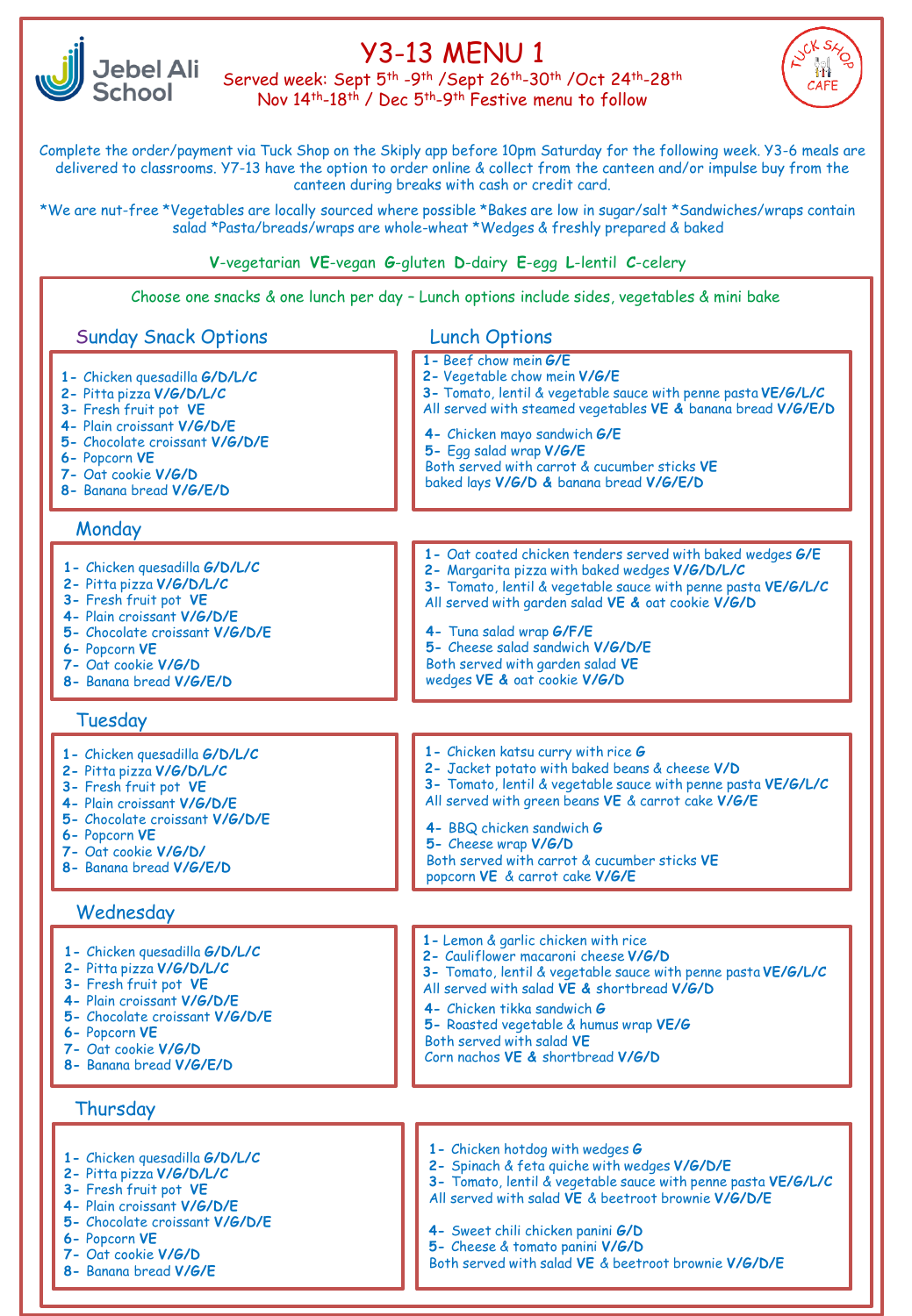

## Y10-13 MENU 2



Served week: Sept 12th-16th /Oct 3rd-7th /Oct 31st-Nov 4th

Nov 21st-25th

Complete the order/payment via Tuck Shop on the Skiply app before 10pm Saturday for the following week. Y3-6 meals are delivered to classrooms. Y7-13 have the option to order online & collect from the canteen and/or impulse buy from the canteen during breaks with cash or credit card.

\*We are nut-free \*Vegetables are locally sourced where possible \*Bakes are low in sugar/salt \*Sandwiches/wraps contain salad \*Pasta/breads/wraps are whole-wheat \*Wedges & freshly prepared & baked

**V**-vegetarian **VE**-vegan **G**-gluten **D**-dairy **E**-egg **L**-lentil **C**-celery

Choose one snacks & one lunch per day – Lunch options include sides, vegetables & mini bake

## Sunday Snack Options

lunch Options

|                                                                                                                                                                                                                         | 1911911911                                                                                                                                                                                                                                                                                                                                                                                 |
|-------------------------------------------------------------------------------------------------------------------------------------------------------------------------------------------------------------------------|--------------------------------------------------------------------------------------------------------------------------------------------------------------------------------------------------------------------------------------------------------------------------------------------------------------------------------------------------------------------------------------------|
| 1- Chicken quesadilla G/D/L/C<br>2- Pitta pizza V/G/D/L/C<br>3- Fresh fruit pot VE<br>4- Plain croissant V/G/D/E<br>5- Chocolate croissant V/G/D/E<br>6- Popcorn VE<br>7- Oat cookie V/G/D<br>8- Banana bread V/G/E/D   | 1- Swiss beef meatballs in gravy with mash potato G<br>2- Shephardless pie VE<br>3- Tomato, lentil & vegetable sauce with penne pasta VE/G/L/C<br>All served with carrots & peas VE & banana bread V/G/E/D<br>4-Turkey cheese wrap G/D/E<br>5- Egg salad sandwich V/G/E<br>Both served with carrot & cucumber sticks VE<br>baked lays V/G/D & banana bread V/G/E/D                         |
| Monday                                                                                                                                                                                                                  |                                                                                                                                                                                                                                                                                                                                                                                            |
| 1- Chicken quesadilla G/D/L/C<br>2- Pitta pizza V/G/D/L/C<br>3- Fresh fruit pot VE<br>4- Plain croissant V/G/D/E<br>5- Chocolate croissant V/G/D/E<br>6- Popcorn VE<br>7- Oat cookie V/G/D/E<br>8- Banana bread V/G/E/D | 1- Chicken teriyaki with rice G<br>2- Spinach & feta cannelloni V/G/D/L/C<br>3- Tomato, lentil & vegetable sauce with penne pasta VE/G/L/C<br>All served with garden salad VE & oat cookie V/G/D<br>4- Tuna salad sandwich G/F/E<br>5- Cheese salad wrap V/G/D/E<br>Both served with garden salad VE<br>Corn nachos VE & oat cookie V/G/D                                                  |
| Tuesday                                                                                                                                                                                                                 |                                                                                                                                                                                                                                                                                                                                                                                            |
| 1- Chicken quesadilla G/D/L/C<br>2- Pitta pizza V/G/D/L/C<br>3- Fresh fruit pot VE<br>4- Plain croissant V/G/D/E<br>5- Chocolate croissant V/G/D/E<br>6- Popcorn VE<br>7- Oat cookie V/G/D<br>8- Banana bread V/G/E/D   | 1- Butter chicken with rice D<br>2- Paneer & vegetable curry with rice V/D<br>3- Tomato, lentil & vegetable sauce with penne pasta VE/G/L/C<br>All served with green beans VE & vanilla slice V/G/E/D<br>4- BBQ chicken & cheese wrap G/D<br>5- Cream cheese & roasted grilled pepper sandwich V/G/D<br>Both served with carrot & cucumber sticks VE<br>popcorn VE & vanilla slice V/G/E/D |
| Wednesday                                                                                                                                                                                                               |                                                                                                                                                                                                                                                                                                                                                                                            |
| 1- Chicken quesadilla G/D/L/C<br>2- Pitta pizza V/G/D/L/C<br>3- Fresh fruit pot VE<br>4- Plain croissant V/G/D/E<br>5- Chocolate croissant V/G/D/E<br>6- Popcorn VE<br>7- Oat cookie V/G/D<br>8- Banana bread V/G/E/D   | 1- Beef chili con carne rice & nachos<br>2- Jacket potato with baked beans & cheese V/D<br>3- Tomato, lentil & vegetable sauce with penne pasta VE/G/L/C<br>All served with salad VE & shortbread V/G/D<br>4- Chicken mayo sandwich G<br>5- Cheese & branston pickle sandwich V/G/D<br>Both served with salad VE<br>Bake lays V/G/D & shortbread V/G/D                                     |
| Thursday                                                                                                                                                                                                                |                                                                                                                                                                                                                                                                                                                                                                                            |
| 1- Chicken quesadilla G/D/L/C<br>2- Pitta pizza V/G/D/L/C<br>3- Fresh fruit pot VE<br>4- Plain croissant V/G/D/E<br>5- Chocolate croissant V/G/D/E<br>6- Popcorn VE<br>7- Oat cookie V/G/D<br>8- Banana bread V/G/E/D   | 1 - Beef burger with wedges G<br>2- Margarita pizza with baked wedges V/G/D/L/C<br>3- Tomato, lentil & vegetable sauce with penne pasta VE/G/L/C<br>All served with salad VE & beetroot brownie V/G/D/E<br>4- BBQ chicken panini G/D<br>5- Tuna melt F/G/D<br>Both served with salad VE & beetroot brownie V/G/D/E                                                                         |